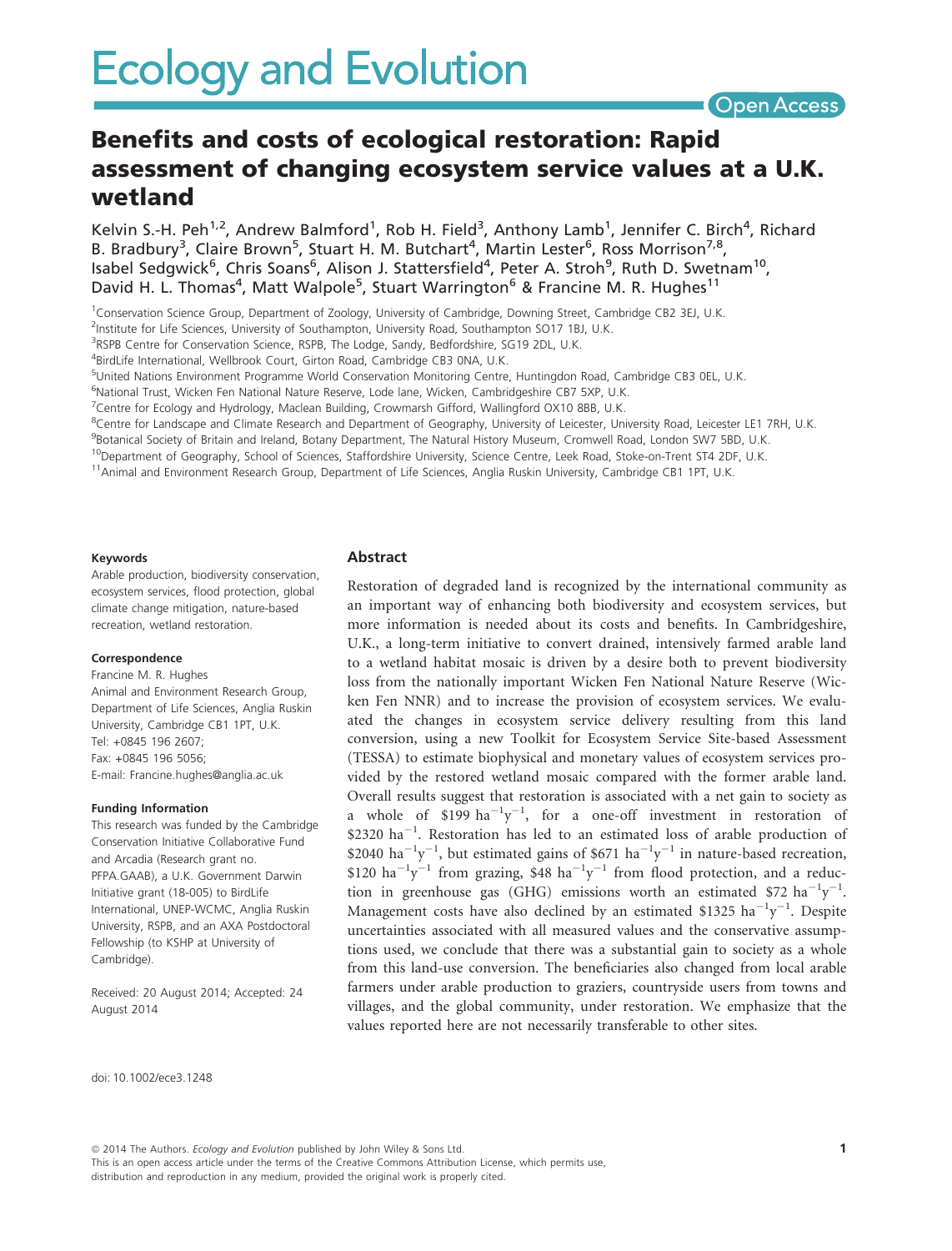## Introduction

Restoration and safeguarding of ecosystems that provide essential ecosystem services (including degraded land) have been recognized by the international community as important means to enhance and maintain biodiversity and ecosystem services, as articulated in Aichi Targets 14 and 15 of the Strategic Plan for Biodiversity 2011–2020 agreed by parties to the Convention on Biological Diversity in October 2010 (CBD 2010). As investments in implementing the Strategic Plan accelerate, governments need information on the relative costs and benefits of particular actions, including ecological restoration, needed to achieve these targets (CBD 2012). In this paper, we assume that for the purposes of valuing ecosystem services, ecosystems can be defined spatially and temporally and use the term ecosystem services to mean the benefits that people receive from ecosystems.

Ecological restoration is usually carried out to benefit biodiversity. There is increasing interest in its effects on ecosystem services, although both may be lower in restoration sites than in the natural habitats that previously existed there (Palmer and Filoso 2009; Rey Benayas et al. 2009). A meta-analysis of 621 restored wetlands shows poor recovery of both biological structures (e.g., plant assemblages) and functioning (e.g., carbon storage), which remain 26% and 23% lower, respectively, than in reference sites (Moreno-Mateos et al. 2012). Irreversible damage to previous ecosystems can explain this discrepancy, although trade-offs between biodiversity and ecosystem services may change through time after restoration starts (Bullock et al. 2011). Where restoration projects emphasize the establishment of ecosystem processes, biodiversity outcomes are less predictable in space and through time (Hughes et al. 2011), but may also more easily achieve

ecosystem service gains than projects that are more prescriptive in their spatial planning of habitats and related species targets (Fisher et al. 2011; Perring et al. 2013).

At the Wicken Fen Vision project in Cambridgeshire, U.K., conversion of drained arable land to restored wetland is being carried out by the National Trust, a nongovernmental organization that owns the site (National Trust 2009). Some local councilors and farmers have argued that loss of food production is not in the national or local interest (East Cambridgeshire District Council 2011). In order to elucidate the trade-offs at the center of this debate, we carried out a comparative assessment of the ecosystem services at both the wetland restoration site and on adjacent arable land. To achieve this, we used the Toolkit for Ecosystem Service Site-Scale Assessment (TESSA), a framework for rapid assessment of ecosystem service provision by a site of interest in its current state and in its most likely alternative state (Peh et al. 2013).

# Materials and Methods

### Study area

The fenland basin of East Anglia in the UK is used for intensive arable agriculture on remnant peat soils of what was once a vast floodplain wetland of about 3850 km<sup>2</sup> (Moore 1997). Major drainage during the 17th and 19th centuries left only four areas of the original undrained fen wetland, covering just  $7.13 \text{ km}^2$  (0.18%) between them (Rowell, 1997). One of these, Wicken Fen NNR (52°18'24N, 0°16'51E), includes undrained alkaline peats up to four meters in depth and supports seminatural, biodiverse, alkaline fen habitats (Mountford et al. 2005) (Fig. 1). Despite its small size (170 ha), it has over 8000 species, many of them rare fen specialist invertebrates.



Figure 1. Location of Wicken Fen NNR and the Wicken Fen Vision project land used in this study. Continuous gray area represents restored wetland; adjacent white areas represent arable farmland. (redrawn from Hughes et al. 2011).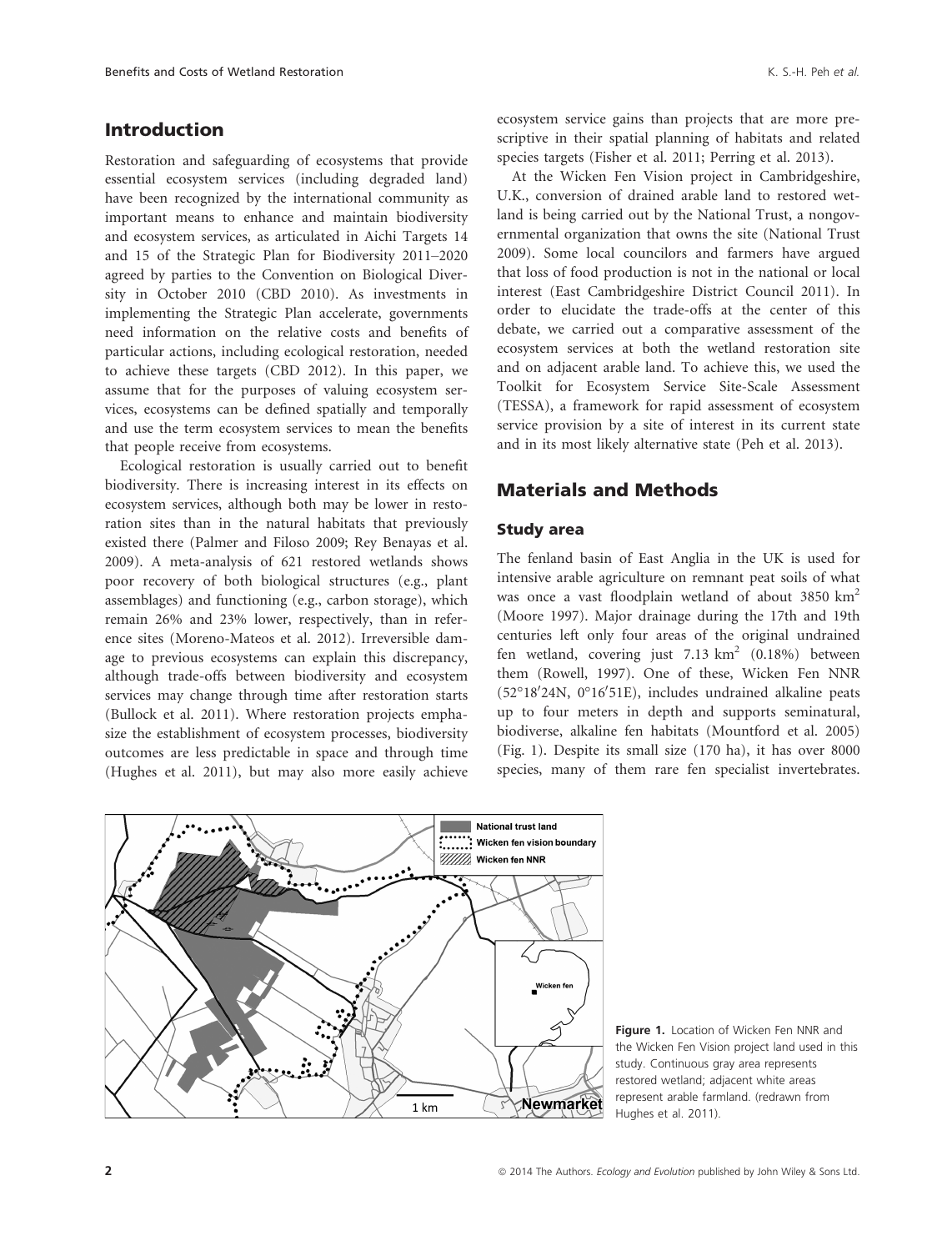K. S.-H. Peh et al. Benefits and Costs of Wetland Restoration

Extinction of some of these rare species is thought to be related to Wicken Fen NNR's small size and inadequate inputs of base-rich groundwater (Colston and Friday 1999). Therefore, some of the adjacent farmland was purchased in 1993 by the National Trust (at market prices) and subsequently converted to a mosaic of wetland and terrestrial habitats.

This initiative has since expanded into a landscapescale habitat creation project called the Wicken Fen Vision, which is intended to grow over the next 100 years to cover 5300 ha. The project was explicitly intended to increase ecosystem service provision as well as to provide new habitats for wildlife, through increased recreation opportunities and reduced rates of soil organic carbon loss (Colston 2003). The project currently covers 770 ha, including Wicken Fen NNR.

The restored land has structurally damaged peat soils of 20- to 80- cm depth (Stroh et al. 2013). Most of the restored area is partially flooded in winter and is managed year-round with low-density semi-feral grazing animals. In addition, some areas in the first few years of restoration are seasonally grazed by domestic livestock belonging to local farmers. The adjacent land is almost all under intensive arable agriculture, as was the wetland site before restoration, growing various annual crops (Cook 2009). The area is hydrologically complex with canalized rivers elevated c. 3 m above the land level because the drained peats have oxidized and shrunk. The ditch system that drains the farmland is c. 3 m below land level, and its water is lifted into the rivers at a pumping station.

### Assessment of ecosystem services

In this study, we used methods from the TESSA toolkit to compare ecosystem service values of the restored wetland with those of the adjacent arable land. We chose this toolkit because it enables the collection of high resolution, site-scale data, relevant to decisions being made at the Wicken Fen Vision, without the need for specialist technical knowledge of the modeling approaches or GIS software typical of most currently available tools such as INVEST (Tallis et al. 2013) or ARIES (Bagstad et al. 2011). The TESSA toolkit also allowed the ecosystem services assessment to be made rapidly with little field work or substantial investment of staff time. This is in part because the toolkit currently provides valuation approaches for only five ecosystem service areas (Global climate regulation, water-related services, harvested wild goods, cultivated goods, and nature-based recreation) and in part because some forms of economic valuation within the toolkit are simplified versions of more complex and difficult valuation techniques. For example, simple measurements of expenditure on travel to a nature reserve and tourism spend at the nature reserve are used instead of more sophisticated revealed preference methods (Bateman et al. 2011) such as the travel cost method (Bockstael and McConnell 2006; Samos Juarez and Bernabeu Canete 2013), resulting in more conservative valuations.

We first assessed the ecosystem service values of a contiguous block of 479 ha of restored wetland. We then used data from immediately adjacent arable land to estimate what the ecosystem service value of this 479 ha block of land would be if it was still under arable cultivation (Fig. 1). We convened a meeting of key stakeholders involved at the wetland restoration site including staff from the National Trust, representatives of the U.K. Environment Agency and Natural England who have oversight on flooding, water abstraction, and biodiversity, respectively, university researchers and local volunteers working at the site. This consultation identified the main, readily measured ecosystem services provided by the restored wetland as (1) global climate change mitigation, (2) nature-based recreation, (3) flood protection, and (4) the provision of grazing. Arable production (5) was identified as the key ecosystem service of the arable land, but local stakeholders (residents who use the area recreationally or are local parish councilors or landowners) identified recreational services as important on arable land as well as on the restored wetland. Non-use values such as existence and bequest value were also identified as important but are far less amenable to quantification and so were not assessed here. As data collection was carried out in 2011, all values were estimated in British pounds and converted to US dollars using a yearly average exchange rate for 2011 of 1 GBP = 1.541 USD.

### Global climate change mitigation

We assessed fluxes of greenhouse gases  $(CO<sub>2</sub>, CH<sub>4</sub>, and$  $N_2$ O) for the site under the current and alternative land uses, based on appropriate, published, peer-reviewed values and including emissions from soil, plant, and animal sources (Table 1). We converted net flux of each gas (in tonnes  $ha^{-1}y^{-1}$ ) into tonnes  $CO_2$  equivalents  $(CO_{2eq})$  $ha^{-1}y^{-1}$  and summed these to give a net global warming potential (over 100 years –  $\text{GWP}_{100}$ ) ha $^{-1}\text{y}^{-1}$  under each land use (Forster et al. 2007). These values are also expressed as a total value of tonnes  $CO_{2eq}$  y<sup>-1</sup> for the whole site. We used the standard convention of positive values indicating net atmospheric warming. Ranges for all values were calculated using the published uncertainties for each flux additively. We estimated a monetary value of overall greenhouse gas fluxes using six estimates of the price of carbon (Table 4).

For arable farmland, we used regionally typical cropping of winter wheat, oil seed rape, and potatoes in a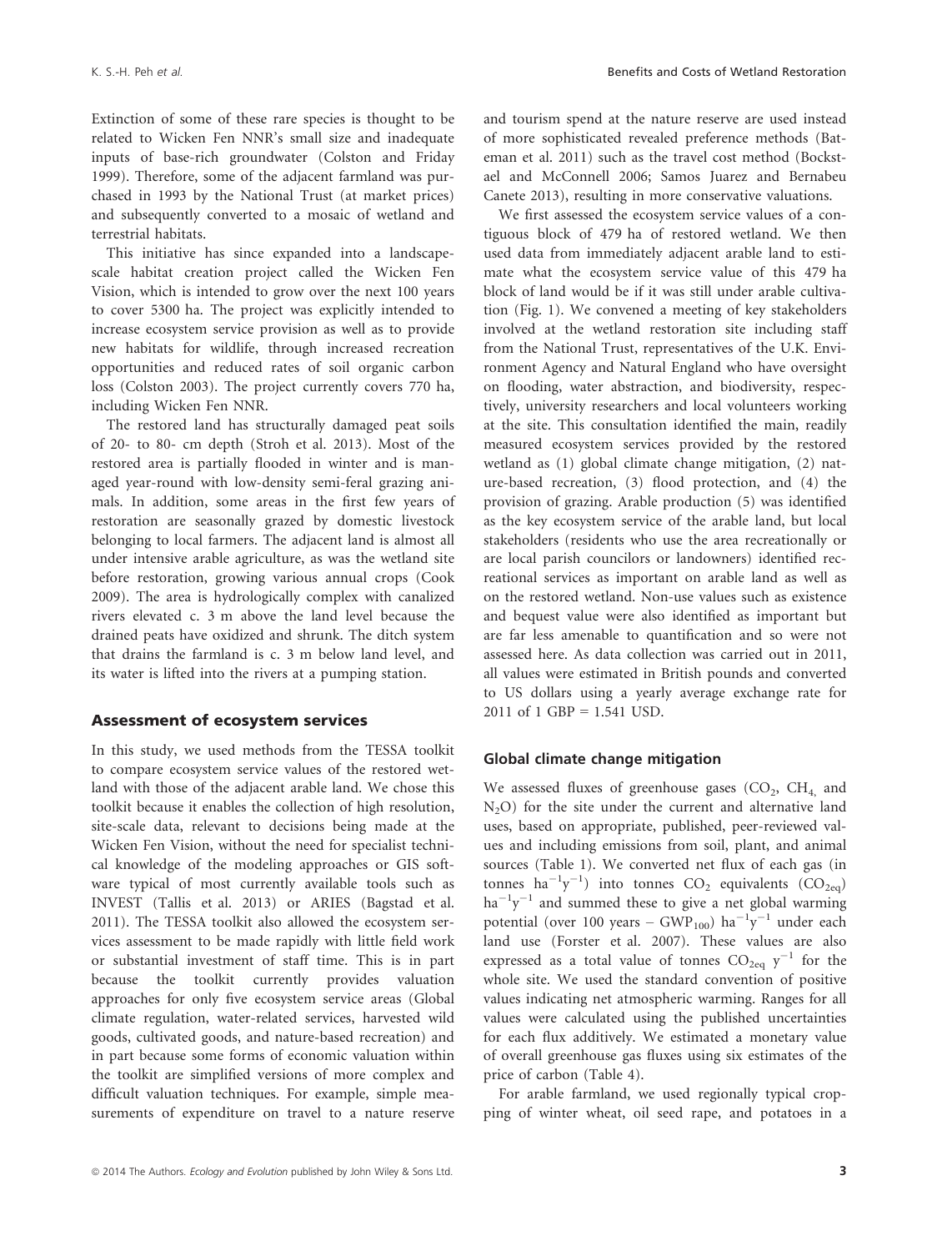Table 1. Emissions factors used in calculations of greenhouse gas fluxes and global warming potential over 100 years, using the following conversion factors (after Forster et al. 2007):  $CO_2 = 1$ ,  $CH_4 = 25$ ,  $N_2O = 298CO_{2eq}$ .

| State               | Flux                        | <b>Emission Factor</b><br>(in original units)                                     | GWP <sub>100</sub> (tCO <sub>2eq</sub> ha <sup>-1</sup><br>or head <sup>-1</sup> $y^{-1}$ ) | Source                                               | <b>Notes</b>                                                                                                                                                                                                           |  |  |
|---------------------|-----------------------------|-----------------------------------------------------------------------------------|---------------------------------------------------------------------------------------------|------------------------------------------------------|------------------------------------------------------------------------------------------------------------------------------------------------------------------------------------------------------------------------|--|--|
| Restored<br>wetland | Soil CO <sub>2</sub>        | $-169$ gC m <sup>-2</sup> y <sup>-1</sup><br>59 qC $m^{-2}y^{-1}$                 | Min. -6.20<br>Max. 2.16<br>Min. 0.49<br>Max. 1.49                                           | Lloyd (2006)<br>Morrison<br>et al. (2012)            | We used emission factors for dry or<br>periodically wet grassland on peat,<br>obtained at Wicken Fen and on the<br>Somerset Levels (UK) because the restored                                                           |  |  |
|                     | Soil CH <sub>4</sub>        | $-0.4$ nmolCH <sub>4</sub> m <sup>-2</sup> sec <sup>-1</sup>                      | Min. $-0.05$<br>Max. 0                                                                      | Levy et al.<br>(2012)                                | land at Wicken Fen is surrounded by<br>heavily drained land still in production and                                                                                                                                    |  |  |
|                     | Animal CH <sub>4</sub>      | 57 $kgCH4$<br>head <sup>-1</sup> y <sup>-1</sup> $\pm$ 50%                        | Cattle 1.54                                                                                 | <b>IPCC (2006)</b>                                   | high water levels cannot be maintained<br>year round. This differs from the                                                                                                                                            |  |  |
|                     |                             | 18kgCH <sub>4</sub><br>head <sup>-1</sup> y <sup>-1</sup> $\pm$ 50%               | Horse 0.49                                                                                  |                                                      | seminatural wet grassland with a<br>consistently high water table described in                                                                                                                                         |  |  |
|                     | Animal $N2O$                | $*1.6kgN2O$<br>head <sup>-1</sup> y <sup>-1</sup> $\pm$ 50%                       | Cattle 0.47 $\pm$ 50%                                                                       | <b>IPCC (2006)</b>                                   | Couwenberg et al. (2008), and therefore,<br>methane emissions are likely to be low.                                                                                                                                    |  |  |
|                     |                             | $0.4$ ka $N2O$<br>head <sup>-1</sup> y <sup>-1</sup> $\pm$ 50%                    | Horse $0.11 \pm 50\%$                                                                       |                                                      |                                                                                                                                                                                                                        |  |  |
| Arable<br>land      | Soil CO <sub>2</sub>        | 227.1 $\pm$ 46.5 gCO <sub>2</sub> -C m <sup>-2</sup>                              | Min. 4.17                                                                                   | Bradley (1997)<br>cited in Natural<br>England (2010) | As above, we have used emission factors<br>associated with thin, wasted peat and have<br>separated emissions from oxidation of soil                                                                                    |  |  |
|                     |                             |                                                                                   | Max. 11.62                                                                                  | Morrison<br>et al. (2013)                            | carbon and those due to $N_2O$ from<br>fertilizer use. The minimum soil $CO2$ figure                                                                                                                                   |  |  |
|                     | Fertilizer N <sub>2</sub> O | **2.1kgN <sub>2</sub> O ha <sup>-1</sup> y <sup>-1</sup><br>(range $0.6 - 10.0$ ) | $0.63(0.18 - 2.97)$                                                                         | <b>IPCC (2006)</b>                                   | is derived from Bradley's (1997) global<br>warming potential values for cultivated<br>thin peat, subtracting the $N2O$ value from<br>IPCC to allow the site specific rotation<br>values for fertilizer use to be used. |  |  |

\*Calculated per head N2O emissions from manure deposited on pasture using IPCC Tier 1 default emissions factors and equations given in Chapter 10, section 5 of Volume 4 "Agriculture, Forestry and Other Land Use", 2006 IPCC Guidelines for National Greenhouse Gas Inventories (IPCC 2006).

\*\*Calculated per hectare direct and indirect emissions from mineral fertilizer used on arable crops (combined across all crops) IPCC Tier 1 default emissions factors and equations given in Chapter 11, section 2 of Volume 4 "N<sub>2</sub>O Emissions From Managed Soils, and CO<sub>2</sub> Emissions From Lime And Urea Application", 2006 IPCC Guidelines for National Greenhouse Gas Inventories (IPCC 2006).

wheat-rape-wheat-potatoes rotation. We calculated annual emissions by subdividing the area using the ratio 2.45 (wheat):0.5 (rape):0.5 (potato) (after Cook 2009) (see Appendix S1). (This is the same as the ratio of 71% cereal cropping and 29% general cropping (by area) used to calculate the value of arable production services). Under arable cultivation,  $CH_4$  emissions are likely to be negligible (or even to involve a slight uptake, Rydin and Jeglum 2006; Anderson-Teixeira and DeLucia 2010) due to the aerobic nature of the soil environment, so, we considered only  $CO<sub>2</sub>$  emissions from oxidation of soil organic matter, and  $N_2O$  emissions from mineral nitrogen fertilizer addition (see Appendix S1).

### Nature-based recreation

Economists working on tourism distinguish two main, non-overlapping components of value (reviewed in Wells 1997): direct expenditure by visitors (an element of economic impact, calculated from spending on fees, travel,

food, and accommodation) (e.g., Walpole and Goodwin 2000); and consumer surplus (a measure of economic value, estimated as the difference between what visitors would be prepared to pay for a visit and what they actually spend, calculated through a revealed preference technique such as the travel cost method). Most studies assess just one. Given the rapid nature of our assessment, we focused on the more tractable elements of the first type of measure – direct expenditure – and specifically visitor spend at the site itself and in traveling to get there. The amount spent on travel reflects the minimum value a visitor places on a site for recreation, that is, the cost of getting there, and therefore tends to be a conservative value of nature-based recreation (Farber et al. 2002). The amount spent by tourists on, for example, food and accommodation, are also important aspects of their total spend on their recreational experience because they are monetary transactions related to tourism. By adding them to the amount spent on travel, the total measured recreational value becomes less conservative but it remains an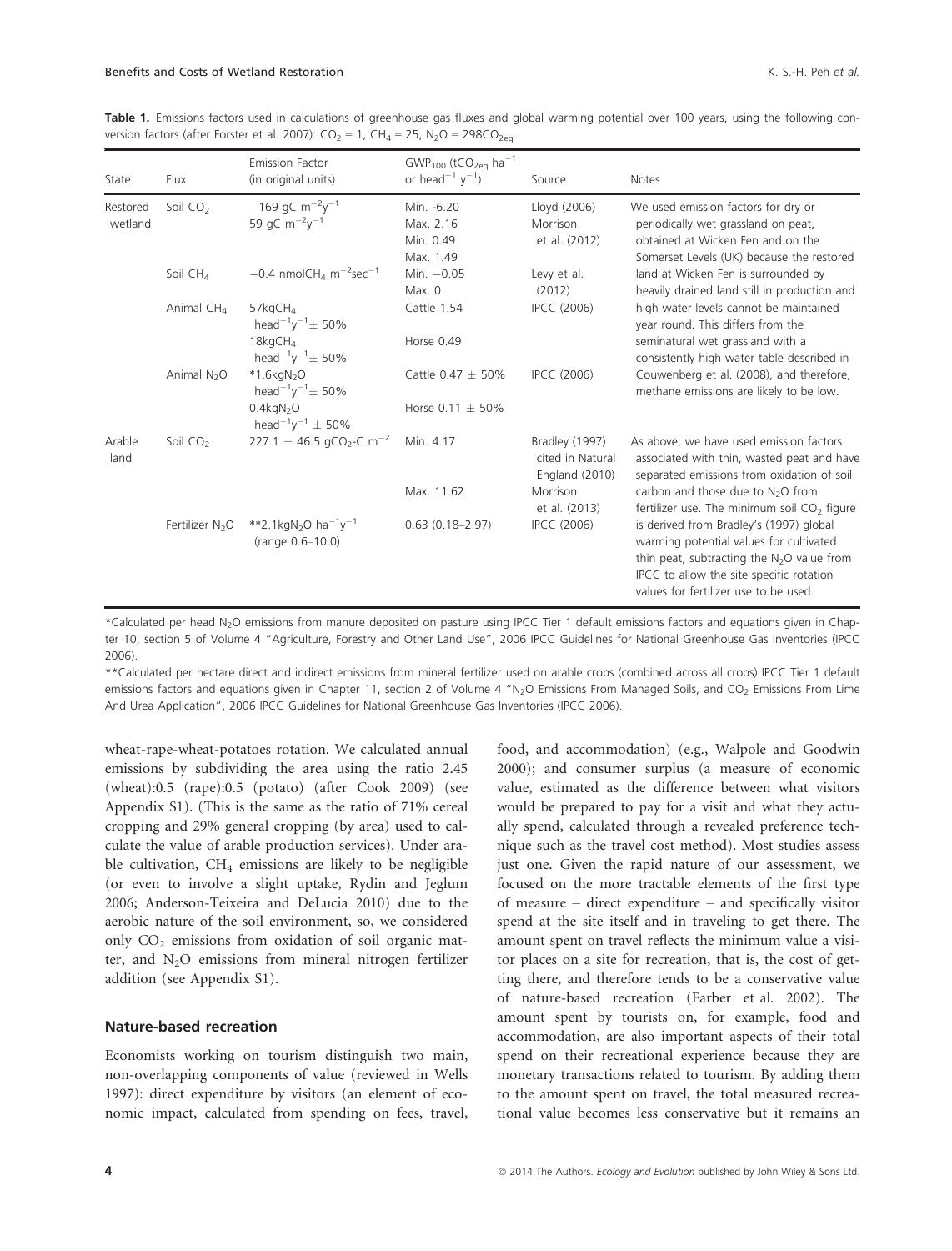incomplete analysis of the recreational value of the site because non-market components have not been included (Wells 1997).

We estimated the value of nature-based recreation from the direct expenditure by visitors to the site including local tourists ("day-trippers"), national, and international tourists. We estimated the annual number of person-visits to the restored wetland from gate entry data combined with a field survey carried out at the two main access points to the study area on 7 days in late summer (August, September, and October), 2011. These 7 days were chosen to represent the different types of "visitordays" as identified and classified by the National Trust (see Appendix S2). We used a questionnaire survey to obtain information on distance travelled, mode of transport, places visited, expenditure in the shop and café, and likelihood of visiting restored wetland and arable farmland (see Appendix S4).

### Grazing

Grazing is carried out on some of the most recently acquired restoration wetland through commercially priced agreements with local farmers. No inputs of fertilizer, pesticides, or irrigation are allowed. A total of 316 ha of the 479 ha is managed in this way. We estimated its value as the rental income paid.

### Flood protection benefit

The low-lying landscape of the Wicken Fen region is at risk of serious floods if river embankments or the pump drainage system fail during periods of high rainfall (Friday and Rowell 1997). Neither the arable farmland nor Wicken NNR have flood storage capacity, but part of the restored wetland at Wicken has been configured to act as a flood storage area for a 1-in-20-year flood event (Convine and Starling 1988). We estimated the total benefit of this as the value of the avoided damage to crops and property (as calculated by Convine and Starling (1988), updated with current information on the value of crops and property) (See Appendix S3).

### Arable production

We estimated the value of arable production from published economic data on farming in the surrounding region. Crop selection was established based on a landuse survey of the surrounding regions in 2008 (Cook 2009). The mean per hectare output and costs of farming in the region were obtained from summaries of standard farm accounts reported in the annual Farm Business Survey for 2010–2011 (Lang 2011) and were adjusted to exclude items of income and expenditure not directly related to arable production (Table 2). In particular, we excluded agricultural subsidies received by farmers (and by the National Trust for its restored land) under the European Union Common Agricultural Policy, as these do not represent a net benefit to society but rather an internal transfer of value from one part of society to another (Bateman et al. 2011). We also excluded miscellaneous farm activities unrelated to the production of crops, and we excluded interest and rental costs relating to the farmland itself (to be consistent with the analysis of the restored wetland; see below). Finally, we included a value for unpaid manual labor (predominantly that of the farmer and spouse) – this is generally omitted from reported costs, but represents a real cost to the production of cultivated goods.

### Restoration and management costs

We obtained information on the one-off capital costs and subsequent annual management costs of the wetland restoration from National Trust staff at Wicken Fen. The one-off costs included land purchase, fencing, and some

Table 2. Calculation of the output and costs attributable to arable production based on financial data presented in Lang (2011) for cereal farms (growing mainly wheat, barley, and oats) in The Fens (the region in which the Wicken Fen Vision land is located) and for general cropping farms (growing mainly onion, oilseed rape, and root crops) in Cambridgeshire. Values for the arable land were derived by weighting the values for cereals and general cropping by their percentage cover (Cook 2009).

| Revenue and cost items<br>$(2010-11 \text{ } \frac{1}{2} \text{ ha}^{-1} \text{ v}^{-1}$<br>unless stated) | Cereals | General<br>cropping | Arable<br>land |
|------------------------------------------------------------------------------------------------------------|---------|---------------------|----------------|
| % cover (weighting factor)                                                                                 | 71%     | 29%                 |                |
| Total agricultural output <sup>1</sup>                                                                     | 1872    | 2971                | 2191           |
| Less: income from miscellaneous<br>activities <sup>2</sup>                                                 | (168)   | (120)               | (154)          |
| Output attributable to arable<br>production                                                                | 1704    | 2851                | 2037           |
| Total management costs                                                                                     | 1368    | 2270                | 1630           |
| Plus: unpaid labor <sup>3</sup>                                                                            | 133     | 116                 | 128            |
| Less: net interest and rent <sup>4</sup>                                                                   | (114)   | (227)               | (147)          |
| Less: costs of miscellaneous<br>activities <sup>2</sup>                                                    | (105)   | (88)                | (100)          |
| Costs attributable to arable<br>production                                                                 | 1282    | 2071                | 1511           |

<sup>1</sup>Excludes subsidies received under the European Union Common Agricultural Policy.

<sup>2</sup>Unrelated to arable production.

<sup>3</sup>Generally excluded from reported costs but represents a real cost to arable production.

<sup>4</sup>Excluded as interest and rental costs of land are also excluded from the analysis of the restored wetland.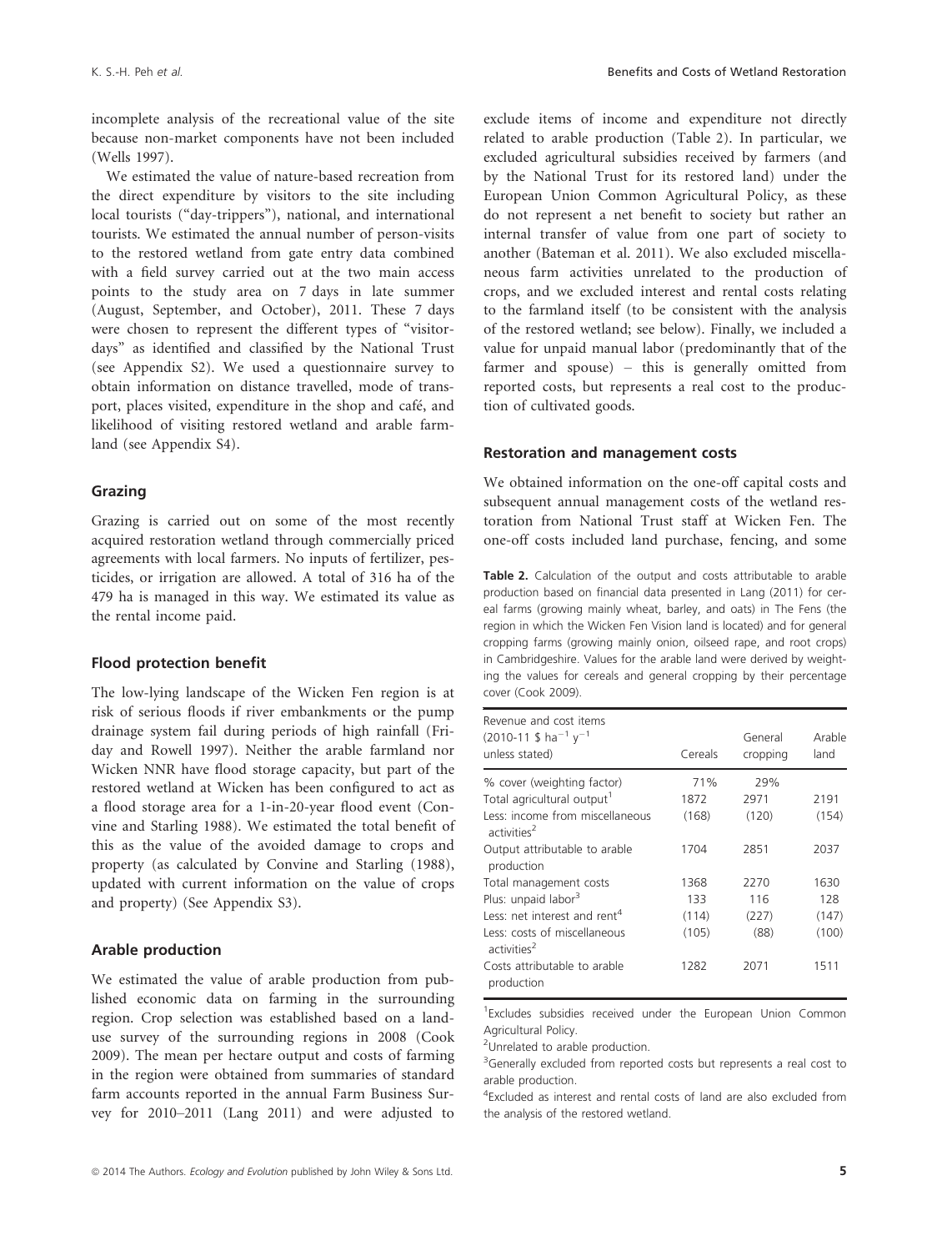re-engineering of ditches. The annual management costs included salaries, equipment, veterinary fees, and fence maintenance. Because the land was purchased outright (incurring a one-off, upfront cost), there are no on-going rental or interest costs associated with the land in the management costs of the restored wetland. To ensure a consistent treatment, interest and rental costs were also excluded from the management costs of the farmland, as outlined above.

### **Results**

### Global climate change mitigation

The total annual global warming potential of the 479 ha of restored wetland in 2011 was estimated at 809 (from  $-2743$  to 1632) tCO<sub>2eq</sub> y<sup>-1</sup>. (The given range is the minimum and maximum likely emissions value based on the range of emissions factors used in the literature and their published uncertainties and using the highest and lowest reported emissions factors (and associated errors) for each GHG). The majority of this value derives from emissions from the soil and vegetation (either soil carbon oxidation or CH4 production, depending on water table) with only a small amount (approximately 255 tCO<sub>2eq</sub>  $y^{-1}$ , of CH<sub>4</sub> and  $N_2O$ ) deriving from grazing animals. In contrast, using the same approach, we estimate the arable land emits 2323 (2083–6982) tCO<sub>2eq</sub>  $y^{-1}$ . The bulk of this net flux is due to soil carbon oxidation (between 1997 and 5566 tCO<sub>2eq</sub>  $y^{-1}$ ). A range of economic values for the cost of GHG emissions is presented using six different carbon prices in Table 4. We chose the relatively conservative US Government price of \$22.78 tonne  ${}^{1}CO_{2}$ (Greenspan Bell and Callan 2011) to give a total value for the cost of GHG emissions of \$18,429 (\$38  $ha^{-1}y^{-1}$ ) for the restored wetland compared with \$52,918  $($110 \text{ ha}^{-1}\text{y}^{-1})$  for the arable land (Table 3, Fig. 2).

### Nature-based recreation

We interviewed 892 individuals and counted a total of 2309 visitors (adults and children) of which 28% visited the NNR only, 42% visited the restored wetland only, and 30% visited both areas. Most visitors (93%) were daytrippers from within the region. Domestic and international tourists represented 6% and 1% of the total visitors, respectively. Based on National Trust data, 44,813 people visited the NNR in 2010. Hence, based on the proportions above (collected in 2011), we estimated that in 2010, a total of 32,451 people visited the restored wetland only, of which 30,283 were day-trippers (24,977 adult day-trippers, 5306 children).

From the total reported expenditure of our respondents on travel and in the gift shop and cafe, we estimated the total annual recreational revenue from the people who visited only the restored wetland to be \$387,920  $($810 \text{ ha}^{-1}\text{y}^{-1}$; day-trippers contributed $286,666, national$ tourists \$90,107, and international tourists \$11,148) (Table 3; Fig. 2). Hence, the majority of the annual revenue was from the day-trippers. Because some surveys of direct spend on recreation do not include expenditure on food and drink, we have also recalculated the total annual recreational revenue minus the 16% of the total value that was spent in the café to be \$324,227 (\$677  $\text{ha}^{-1}\text{y}^{-1}$ ).

Among the day-trippers, 46% of the respondents indicated that they would visit the area if it was arable land. The majority of these were local residents who walk their dogs everyday on local footpaths and who would still use the local footpaths if they were on arable land. No international or national tourists indicated that they would visit the arable land. Based on the expenditure of the daytrippers who would visit the arable land, we estimated a total annual expenditure value of \$66,358 (\$139  $ha^{-1}y^{-1}$ ) (Table 3; Fig. 2) for the arable farmland (see Supplementary Information).

Table 3. Net value of all services resulting from the restoration of wetland from arable farmland. \*The cost of greenhouse gas emission was based on the US Government CO<sub>2</sub> value of \$22.78  $t^{-1}$  CO<sub>2</sub>, adjusted to 2011.

|                                                     | Restored wetland (\$) (479 ha) | Arable land $($ math) $(479$ ha) | Difference (\$) (479 ha) | Difference $(\text{Sha}^{-1} \text{ y}^{-1})$ |
|-----------------------------------------------------|--------------------------------|----------------------------------|--------------------------|-----------------------------------------------|
| Service flow $(\frac{1}{2} \text{ yr}^{-1})$        |                                |                                  |                          |                                               |
| Flood protection                                    | 23,075                         | $\Omega$                         | 23,075                   | 48                                            |
| Grazing                                             | 57,316                         | 0                                | 57,316                   | 120                                           |
| Arable production                                   | 0                              | 975,643                          | 975,643                  | 2037                                          |
| Nature-based recreation                             | 387,920                        | 66,358                           | 321.562                  | 671                                           |
| Disservice flow $(\frac{1}{2} \text{ yr}^{-1})$     |                                |                                  |                          |                                               |
| Greenhouse gas emission*                            | 18,429                         | 52,918                           | 34,489                   | 72                                            |
| Management cost $(\frac{1}{2} \text{ yr}^{-1})$     | 89,043                         | 723.731                          | 634,688                  | 1325                                          |
| Net annual benefit $($yr^{-1})$                     | 360.839                        | 265,352                          | 95.487                   | 199                                           |
| Net annual benefit (\$ $yr^{-1}$ ha <sup>-1</sup> ) | 753                            | 554                              | 199                      |                                               |
| Initial Restoration cost (\$)                       | 1,110,907                      | 0                                | 1,110,907                | 2319                                          |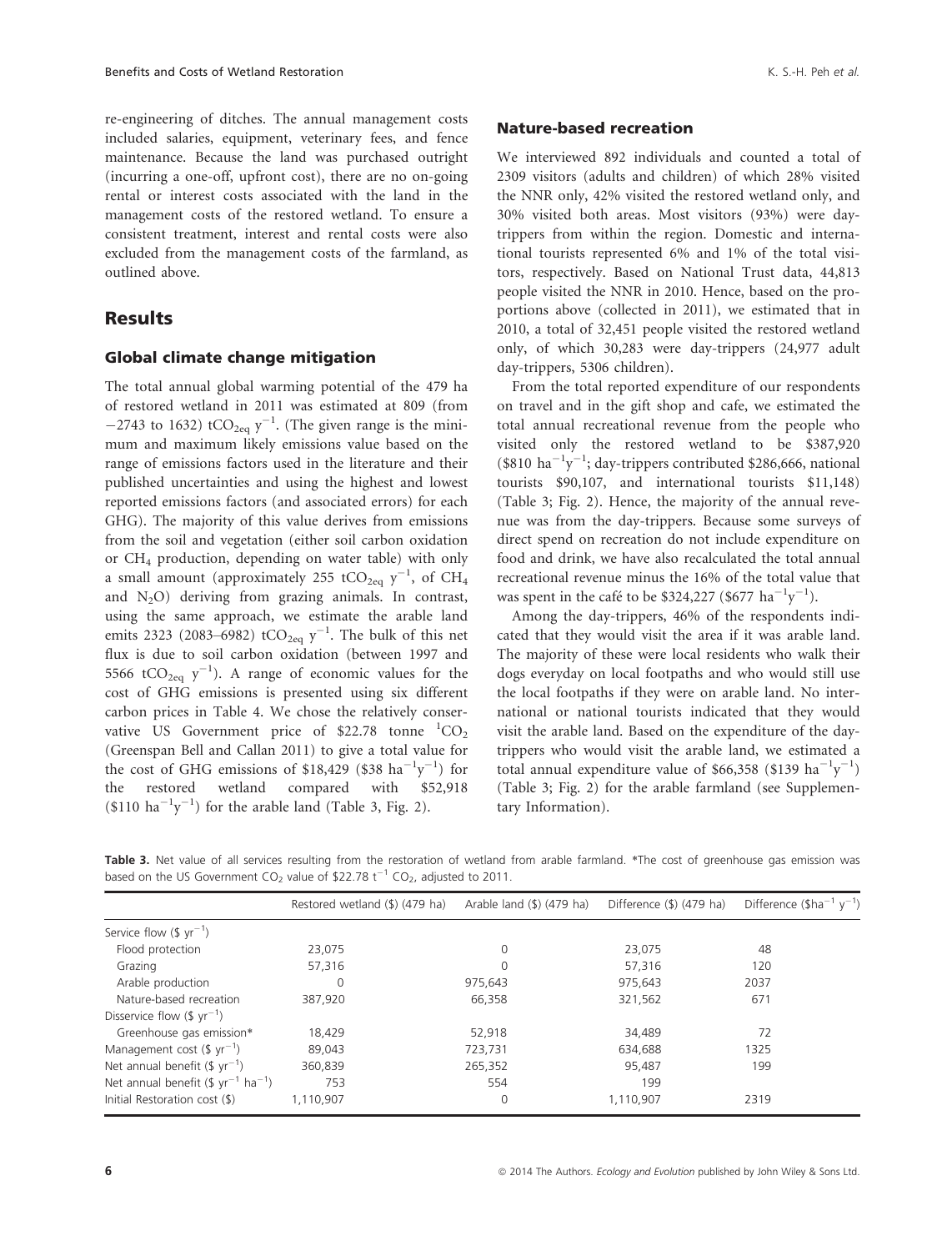

Figure 2. A comparison of the ecosystem service values and management costs in 2011 (in US\$for 479ha y-1) of restored wetland and of the same land if returned to arable agriculture.

### Grazing

Based on the rental agreements between commercial graziers and the National Trust, we estimated the annual net benefit of grazing on the restored wetland as \$57,316  $($120 ha^{-1}y^{-1})$  (Table 3; Fig. 2). There was no grazing associated with the arable land.

### Flood protection benefit

The flood storage capacity of the restored wetland has the potential to protect 2000 ha of farmland in the area (Convine and Starling 1988). Of this, 50 ha would be flooded during a 1-in-20-year flood event and would probably reduce in value for grazing, while the remaining 1950 ha would have a high water table that would only allow cereal crops rather than higher value root crops to be grown (Graves and Morris 2013). In addition, 10 houses would be directly affected by flood damage (Convine and Starling 1988). The total flood cost was estimated at \$461,505, comprised of \$245,264 due to crop loss or land-use change and \$216,241 of damage to homes (see Appendix S3). As the embankment failure is expected to be a 1-in-20-year event, this overall avoided damage cost was then adjusted by a factor of 0.05 to \$23,075 per year (\$48  $\text{ha}^{-1}\text{y}^{-1}$ ) (Table 3; Fig. 2). No flood protection service was provided by the arable land.

### Arable production

Based on Cook (2009), we estimated that crop selection on the arable land would comprise 71% cereal cropping and 29% general cropping (by area). The value of ecosystem services that would be derived from arable production on the 479 ha was estimated to be \$975,643  $v^{-1}$  $(\$2037 \text{ ha}^{-1}\text{y}^{-1})$ , offset by management costs (including production costs, labor, machinery and maintenance costs, professional fees, utilities, and property depreciation) of \$723,731  $y^{-1}$  (\$1511 ha<sup>-1</sup>y<sup>-1</sup>) (Table 2). There is no arable production derived from the current restored wetland.

### Restoration and management costs

The on-going management cost of the wetland was estimated to be a total of \$89,043  $y^{-1}$  (\$186 ha<sup>-1</sup>y<sup>-1</sup>) (Table 3; Fig. 2), based on values given by the National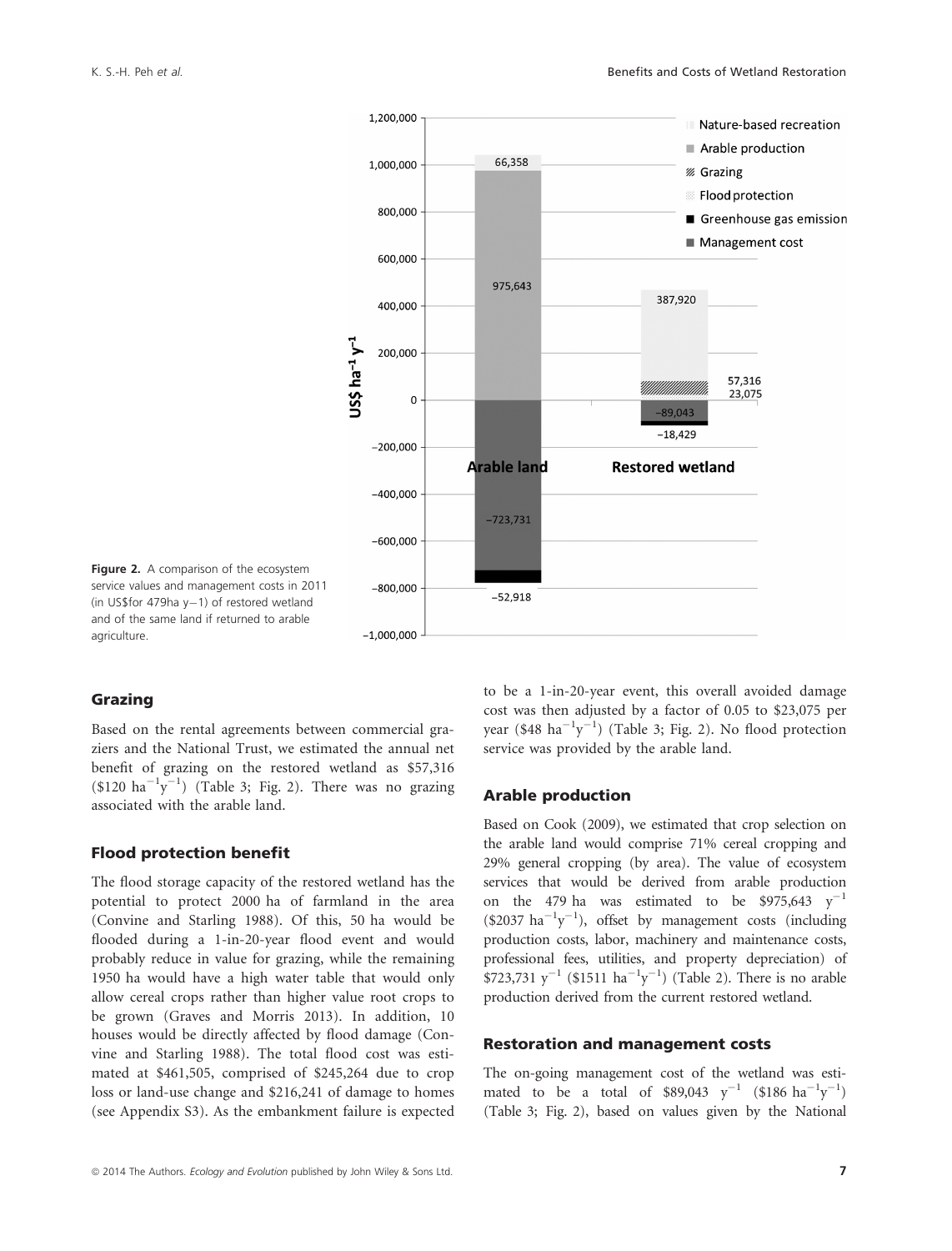Trust. We calculated the one-off cost of conversion of the arable farmland to wetland to be  $$1,110,907$  (\$2319 ha<sup>-1</sup>).

### Changes in ecosystem service values

Added together, our estimates for all of the costs and benefits of the restored wetland and arable land suggest that the overall net value of ecosystem services resulting from conversion of the arable land to restored wetland is \$95,487  $y^{-1}$  (\$199 ha<sup>-1</sup>y<sup>-1</sup>) using the US Government price for carbon of \$22.78  $t^{-1}$  CO<sub>2</sub> (Table 3).

### Changes in beneficiaries from conversion of arable land to restored wetland

The main beneficiaries of arable land use are the relatively small numbers of local farmers who own or rent the land and the people that they employ (Table 5). Compared with the arable land, twice as many people used the restored wetland for recreation, and these beneficiaries are also more widespread geographically, including small numbers of national (6%) and international (1%) visitors. Beneficiaries from climate change mitigation are global in distribution, while those from grazing and flood protection are local.

## **Discussion**

Our study shows that for the five ecosystem services we assessed, there has been a net monetary benefit of around \$95,500  $y^{-1}$  (\$199 ha<sup>-1</sup>y<sup>-1</sup>) from the conversion of arable land to wetland across the 479 ha of the restored wetland

|  |  |  |  |  |  | Table 4. Sensitivity analysis of the costs of greenhouse gas emissions. |  |  |
|--|--|--|--|--|--|-------------------------------------------------------------------------|--|--|
|--|--|--|--|--|--|-------------------------------------------------------------------------|--|--|

area. This estimate is based on the US Government price for carbon and increases substantially to around \$193,000  $y^{-1}$  (\$403 ha $^{-1}y^{-1}$ ) when UK Government carbon prices are used (Table 4). This estimate is based on the prices for 2011 and will necessarily fluctuate between years because of changing market prices for carbon and for services such as arable production. This might lead to smaller differences in value between the two land uses in some years. The main ecosystem services that have been gained at Wicken Fen as a result of restoration are enhanced nature-based recreation, reduced GHG emissions, increased flood protection and increased grazing by domestic stock (Table 3). The main service lost after restoration is arable production. These results, however, have varying levels of confidence related to the accuracy and precision of the data (Table 5), because some of the rapid techniques we used are simplified versions of well-established methods.

We omitted several services that are likely to be provided by restored wetland because we could not measure them. Perhaps most importantly and related to the original aims of the Wicken Fen Vision, we did not measure the enhancement of the wildlife value of the restoration land and its potential to buffer and make more viable the populations of rare species that occupy Wicken Fen NNR. New wetlands can reduce phosphorus and nitrogen loadings downstream through storage and recycling of nutrients (Hakanson and Bryhn 2008). Additionally, when arable land is converted to wetland, inputs of agrochemicals into surface waters and ground water (as well as GHG emissions from applying them) are reduced. Changes to water quality were not measured because no suitable inflow or outflow sites were present at which

| Sensitivity analysis of the costs of greenhouse gas emission                                           | Restored wetland<br>$($ \$) $(479$ ha) | Arable land<br>$($ \$) $(479$ ha) | Difference<br>$($ \$) $(479$ ha) | Difference<br>$(\text{Sha}^{-1} \text{ y}^{-1})$ |
|--------------------------------------------------------------------------------------------------------|----------------------------------------|-----------------------------------|----------------------------------|--------------------------------------------------|
| 2011 Carbon dioxide price                                                                              |                                        |                                   |                                  |                                                  |
| EU's Emission Trading Scheme (Point Carbon 2012) - \$15.31 tonne <sup>-1</sup> CO <sub>2</sub>         | 12,386                                 | 35,565                            | 23,179                           | 48                                               |
| US Government (Greenspan Bell and Callan 2011) - \$22.78 tonne <sup>-1</sup> CO <sub>2</sub>           | 18,429                                 | 52,918                            | 34,489                           | 72                                               |
| UK Government (Greenspan Bell and Callan 2011) - \$87.01 tonne <sup>-1</sup> CO <sub>2</sub>           | 70,391                                 | 202,124                           | 131,733                          | 275                                              |
| Tol (2010) - \$32.18 tonne <sup>-1</sup> CO <sub>2</sub>                                               | 26,033                                 | 74,754                            | 48.721                           | 102                                              |
| Stern Review (Stern et al. 2006) - \$94.86 tonne <sup>-1</sup> CO <sub>2</sub>                         | 76,742                                 | 220,360                           | 143,618                          | 300                                              |
| Verified Emission Reductions (Peters-Stanley et al. 2011) – \$6.20 tonne <sup>-1</sup> CO <sub>2</sub> | 5016                                   | 14,403                            | 9387                             | 20                                               |
| Sensitivity analysis of the net annual benefits for all services measured                              |                                        |                                   |                                  |                                                  |
| 2011 Carbon dioxide price                                                                              |                                        |                                   |                                  |                                                  |
| Net annual benefits ( $\oint yr^{-1}$ ) using EU CO <sub>2</sub> price                                 | 366,882                                | 282,705                           | 84,177                           | 176                                              |
| Net annual benefits ( $\oint yr^{-1}$ ) using US government CO <sub>2</sub> price                      | 360,839                                | 265,352                           | 95,487                           | 199                                              |
| Net annual benefits ( $\oint yr^{-1}$ ) using UK government CO <sub>2</sub> price                      | 308,887                                | 116,146                           | 192,741                          | 402                                              |
| Net annual benefits ( $\frac{1}{2}$ yr <sup>-1</sup> ) using Tol (2005) CO <sub>2</sub> price          | 353,235                                | 243,516                           | 109,719                          | 229                                              |
| Net annual benefits (\$ $yr^{-1}$ ) using Stern review CO <sub>2</sub> price                           | 302,526                                | 97,910                            | 204,616                          | 427                                              |
| Net annual benefits ( $\frac{1}{2}$ yr <sup>-1</sup> ) using VER CO <sub>2</sub> price                 | 374,252                                | 303,867                           | 70,385                           | 147                                              |

Figures in bold denote those chosen for the overall ecosystem service analysis in Table 3.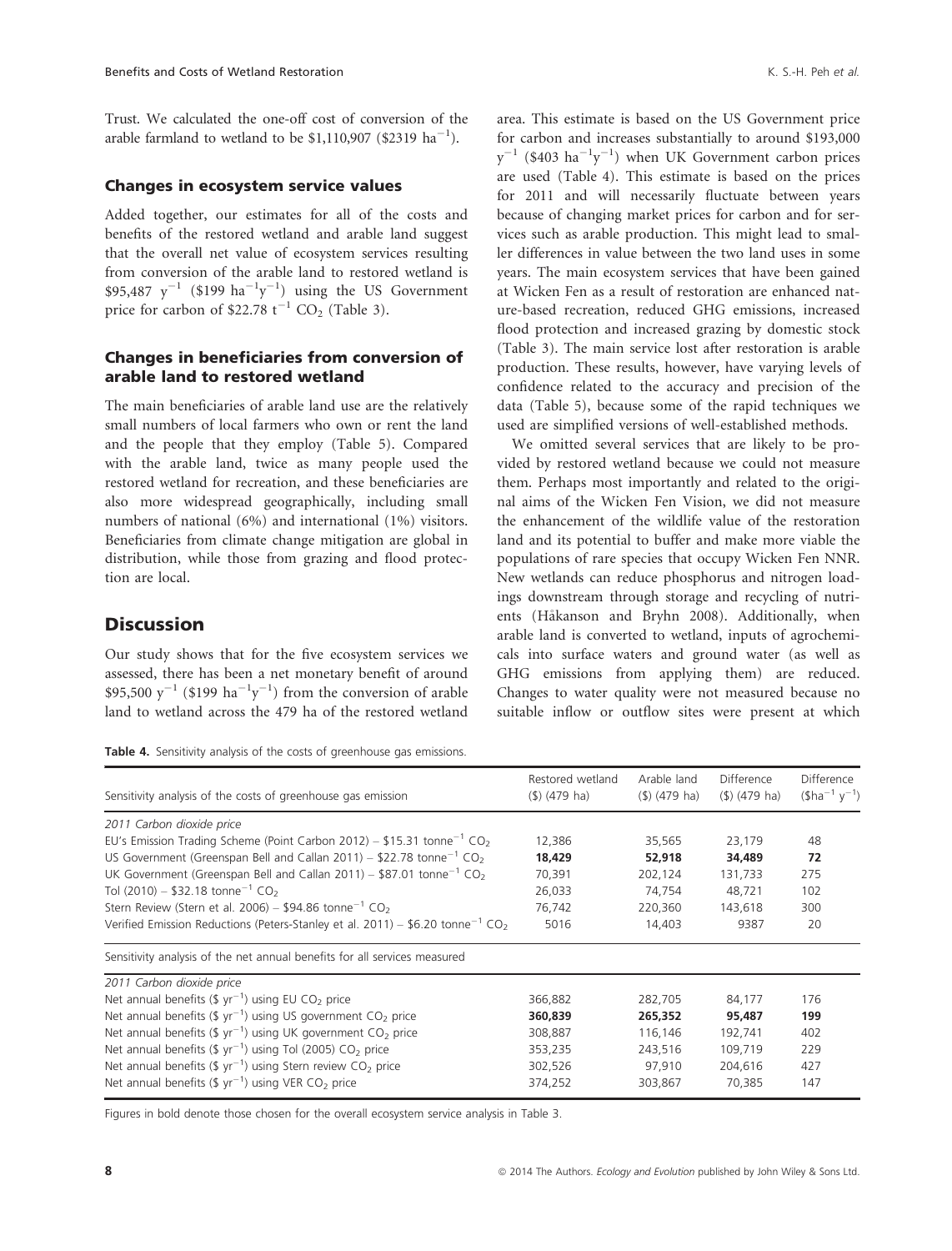Table 5. Change in delivery of different services when arable land is restored to wetland, shown for beneficiaries at the local, national, and global scale. Positive symbols indicate increases, negative symbols indicate decreases, and number of symbols indicates relative magnitude of change.

|                                    | Location of beneficiaries | Level of |          |                       |  |
|------------------------------------|---------------------------|----------|----------|-----------------------|--|
| Ecosystem service                  | Local                     | National | Global   | confidence<br>in data |  |
| Change in annual flows if restored |                           |          |          |                       |  |
| Avoided greenhouse                 |                           |          | $^{+++}$ | Low                   |  |
| gas emission                       |                           |          |          |                       |  |
| Flood protection                   | $^{+++}$                  | $^{+}$   |          | Medium                |  |
| Grazing                            | $\overline{+}$            |          |          | High                  |  |
| Arable production                  |                           |          |          | High                  |  |
| Nature-based                       | $^{+++}$                  |          |          | Medium                |  |
| recreation                         |                           |          |          |                       |  |

comparative measurements could be made. Ecological restoration can also lead to soil quality improvements, but we were unable to evaluate these. Likewise, we did not measure methane emissions from ditches on arable land or services such as spiritual enrichment or educational value of the restored wetland. Our overall valuation of the ecosystem services of the restoration site relative to the arable land is likely to be conservative because of these omissions.

It is also important to note that the value of naturebased recreation is unlikely to rise linearly in proportion to the area of land restored because its marginal benefit is likely to fall (Brander et al. 2006; Bateman et al. 2011). Nature-based recreation accounts for a large part of the value of the restored wetland, and thus, it is important to monitor its value over time to understand both changes in marginal benefit and the sensitivity of the overall valuation of services to this component. Results for all measured ecosystem services in this study are not necessarily applicable to other wetland restoration sites as many measurements were highly site specific (e.g., flood protection).

In a study of the value of ecological restoration on peat soils that are currently farmed in England, it is estimated that restoring existing arable land in The Fens to high, peat-forming water table conditions which exclude agriculture would provide a net value of around \$2390 ha<sup>-1</sup>y<sup>-1</sup> (£1549 ha<sup>-1</sup>y<sup>-1</sup>)  $\pm$  50-75% (Morris et al. 2010). This value is based on changes in carbon losses, GHG emissions, acidification effects of ammonia and sulfur, and in cultural services and is considerably higher than the conservative \$199 ha<sup>-1</sup>y<sup>-1</sup> reported in our study which includes a different range of ecosystem services.

A significant reason for this difference is that Morris et al. (2010) use a value of 4.20 tCO<sub>2eq</sub> ha<sup>-1</sup>y<sup>-1</sup> GHG

emissions for restored land and 26.17 tCO<sub>2eq</sub> ha<sup>-1</sup>y<sup>-1</sup> for cultivated land (both on deep fenland peats) taken from Natural England (2010), compared with mid-range values of 1.69 tCO<sub>2eq</sub> ha<sup>-1</sup>y<sup>-1</sup> and 4.85 tCO<sub>2eq</sub> ha<sup>-1</sup>y<sup>-1</sup>, respectively, for these two land-use types used in our study. We chose a conservative value for the land under restoration at Wicken Fen Vision because this has a very degraded peat profile, consisting of only a thin remnant, wasted peat soil over clay subsoil (Stroh et al. 2013),and we used emission factors appropriate for such soils from Bradley (1997 – cited in Natural England 2010) and Morrison et al. (2013). The estimates by Morris et al. (2010) and ours may reflect the upper and lower  $GWP<sub>100</sub>$  of fenland peat under arable cultivation. It is likely that there are greater savings of emissions, particularly avoided losses of CO2, to be made if deeper peat residues are restored to more extensive use, than those actually restored at Wicken Fen. In a later study, Graves and Morris (2013) estimate peatland restoration to have a net value in 2012 of around £150 ha<sup>-1</sup> rising to between £300 ha<sup>-1</sup> and over £1000 ha<sup>-1</sup> in 2080 depending on the climate change scenario measured in terms of agricultural production and carbon emissions only.

This raises the issue of the sustainability of the continuing arable use of land compared with restored wetland, which is not addressed by the data in our study. The study by Morris et al. (2010) calculates that where peat soils have wasted away, the value of land in agricultural use in the Fens drops to around US  $$46$  ha<sup>-1</sup>y<sup>-1</sup>. Fenland peat is estimated to waste at an annual rate of 7–21 mm (Holman 2009), so that soils in the Wicken area that are often as little as 30 cm in depth will only last for 30 more years (a conservative estimate as these rates may rise with temperature increases (Davidson & Janssens 2006)). Across the fenland basin, Graves and Morris (2013) estimate that soils will last a further 30–100 years, depending on their current depth and use. On the other hand, especially where water tables can be maintained near the soil surface, restored wetlands will maintain and possibly accumulate peat (Kivimäki et al. 2008).

Neither our study nor Morris et al. (2010) include all the costs associated with drainage and pumping of water into rivers. These include the funding to drainage commissioners from central government via district authorities who levy charges on all nonagricultural properties covered by their area, and funding from the Environment Agency for water that the commissioners manage and that comes from outside their area (Middle Level Commissioners, personal communication, 12th November 2012). If these omitted costs of drainage were included, our estimates of the restoration benefits would increase.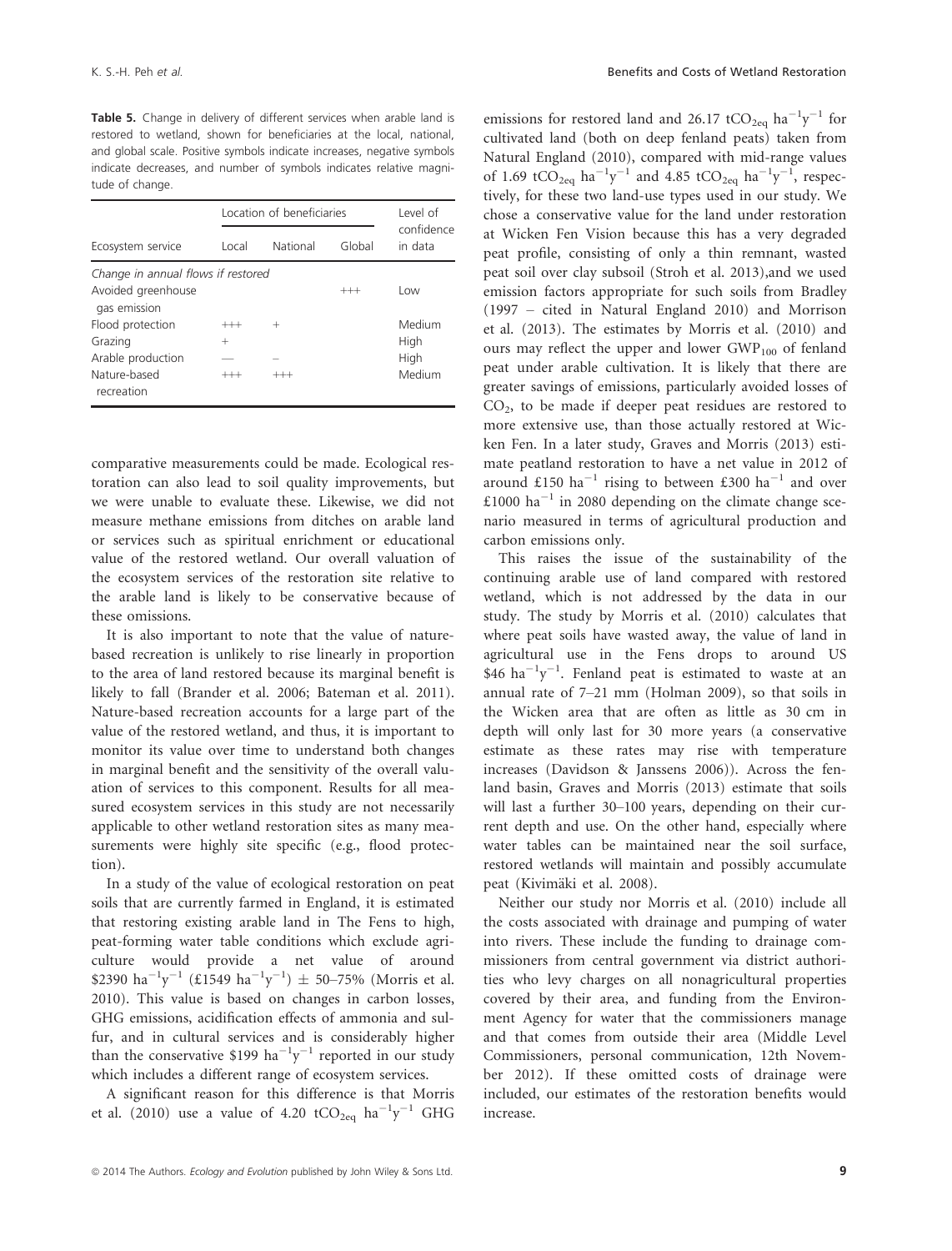A change in land use from arable to a restored wetland mosaic alters not only the type and value of ecosystem services generated but also the distribution of benefits (Table 4). Under arable production, a small number of landowners and their employees gain the majority of the ecosystem service benefits provided by the site – as well as a sizeable direct subsidy from the taxpayer (not counted here, but worth, based on the Farm Business Survey, an estimated \$177,000  $y^{-1}$  (\$370  $ha^{-1}y^{-1}$ ) (Rural Business Research (RBR) Farm Business Survey database 2012)). Consumers of the food produced are also beneficiaries, but restoration has only a marginal impact on this group compared with the impact on farmers for whom the arable land provides the main income. Under restoration, there is greater societal benefit to a much broader range of stakeholders, including many more local (and some long-distance) visitors, as well as the global community (through reduced greenhouse gas emissions). Yet most of these benefits do not accrue to the landowner, who (in the absence of related incentives such as carbon payments) is therefore encouraged to continue arable production rather than undertake restoration (Firbank et al. 2013).

This mismatch between private and public benefits can be reflected in political ambivalence about restoration, which may be improved by better engagement with landowners over the costs and benefits of restoration (Moss 2008). In the case of the Wicken Vision project, East Cambridgeshire District Council voted to support it in 2006, but (encouraged by a small number of local people, including some farmers) withdrew that support in 2008, before reinstating it in 2011 (East Cambridgeshire District Council 2011). We suggest that the data reported here could be used to inform this kind of debate. More generally, we hope that our approach for rapidly evaluating a broad range of services under contrasting land uses can be used to identify those of greatest benefit to society as a whole, and hence to inform a wider debate about the purpose and scope of publicly funded incentives to landowners. However, a close inspection of the transferability of values between sites is crucial so that inappropriate results are not used in these debates.

### Acknowledgments

This research was funded by the Cambridge Conservation Initiative Collaborative Fund and Arcadia (Research grant no. PFPA.GAAB), a U.K. Government Darwin Initiative grant (18-005) to BirdLife International, UNEP-WCMC, Anglia Ruskin University, RSPB, and an AXA Postdoctoral Fellowship (to KSHP at University of Cambridge). We are grateful to the National Trust for permission to conduct research at Wicken Fen and to Andrew Bladon, Abigayl Blandon, Daniel Chambers, Sam Critchley, Graziela Dotta, Jocelyn Dunstan, Yangchen Lin, Olivia Maes, Ben Phalan, Freya Scoates, Katherine Short, Karen Staines, Ajay Tegala, and Vera Warmuth for assistance in data collection. Owen Mountford (NERC-CEH Wallingford), Sheryl French (Cambridgeshire Horizons), Jon Kelvin (NERC-CEH, Wallingford), and Peter Bircham (University of Cambridge) contributed knowledge on the ecosystem services of Wicken Fen. The map in Fig. 1 was drawn by Branwell Govier (National Trust). Ian Smith of the Middle Level Commissioners assisted with drainage costs.

### References

- Anderson-Teixeira, K. J., and E. H. DeLucia. 2010. The greenhouse gas value of ecosystems. Glob. Change Biol. 17:425–438.
- Bagstad, K. J., F. Villa, G. W. Johnson, and B. Voigt. 2011. ARIES—artificial intelligence for ecosystem services: a guide to models and data, version 1.0. ARIES report series n.1. Available at http://www.ariesonline.org/docs/ARIES ModelingGuide1.0.pdf (accessed 13th September 2013).
- Bateman, I. J., G. M. Mace, C. Fezzi, G. Atkinson, and K. Turner. 2011. Economic analysis for ecosystem service assessments. Environ. Resource Econ. 48:177–218.
- Bockstael, N. E., and K. E. McConnell. 2006. Environmental and resource valuation with revealed preferences: a theoretical guide to empirical models, the economics of non-market goods and services Vol. 7. Springer, Dordrecht.
- Bradley, R. I. 1997. Carbon Loss from Drained Lowland Fens. Carbon Sequestration in Vegetation and Soils, report, March 1997. Department of the Environment, Global Atmosphere Division.
- Brander, L. M., R. J. G. M. Florax, and J. E. Vermaat. 2006. The empirics of wetland valuation: a comprehensive summary and a meta-analysis of the literature. Environ. Resource Econ. 33:223–250.
- Bullock, J. M., J. Aronson, A. C. Newton, R. F. Pywell, and J. M. Rey-Benayas. 2011. Restoration of ecosystem services and biodiversity: conflicts and opportunities. Trends Ecol. Evol. 26:541–549.
- CBD. 2010. COP 11 Decision X/2. Strategic plan for biodiversity 2011–2020. Available at http://www.cbd.int/ decision/cop/?id=12268 (accessed 21 April 2014).
- CBD. 2012. Report of the High-Level Panel on global assessment of resources for implementing the Strategic Plan for Biodiversity 2011–2020. Available at http://www.cbd.int/ doc/meetings/cop/cop-11/information/cop-11-inf-20-en.pdf (accessed 21 April 2014).
- Colston, A. 2003. Beyond preservation: the challenge of ecological restoration. Pp. 247–267 in W. M. Adams, M. Mulligan, eds. Decolonizing nature: strategies for conservation in a post-colonial era. Earthscan, London.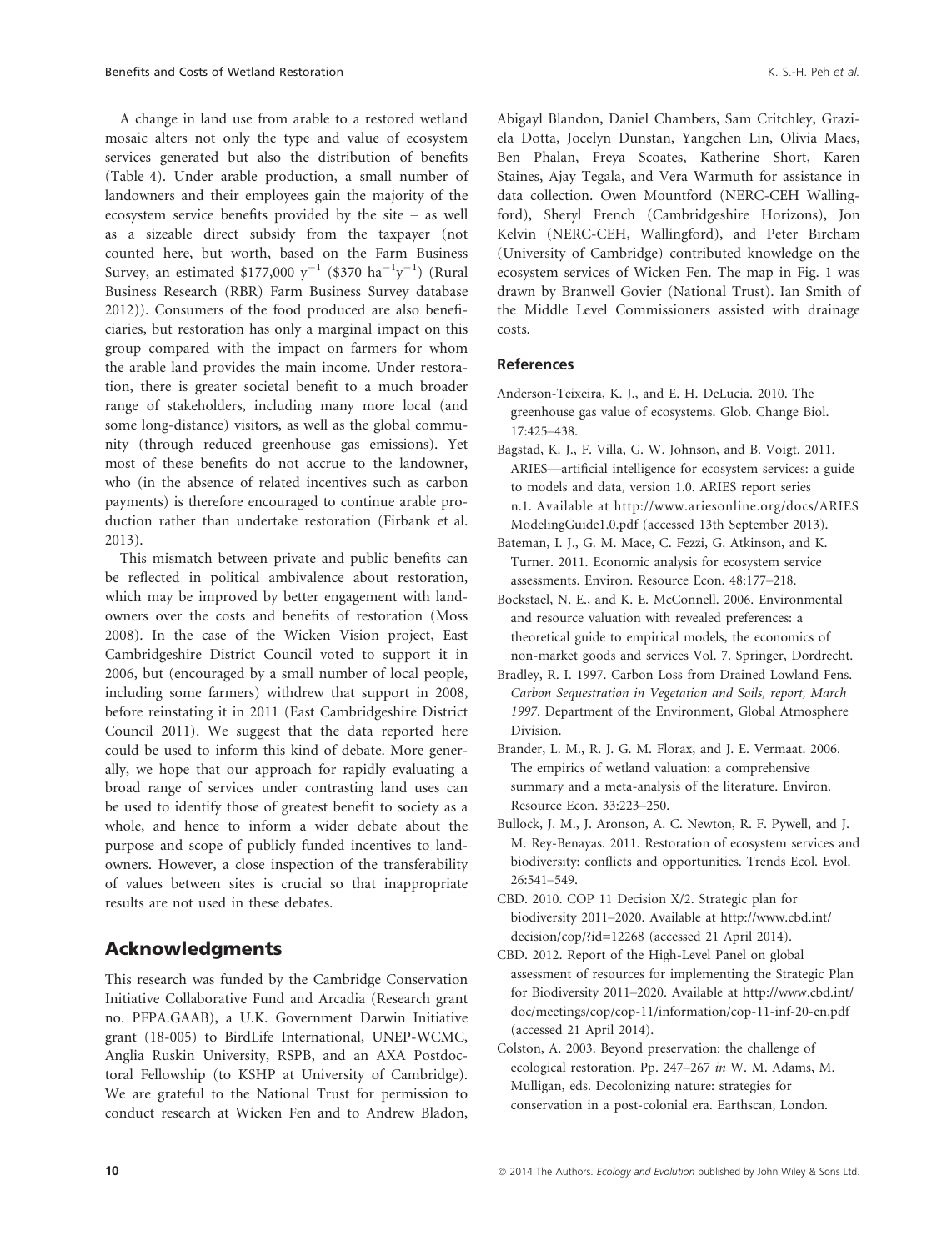Colston, A., and L. E. Friday. 1999. Wicken Fen – 100 years either side of the Millennium. Nat. Cambridgeshire 41: 46–57.

Convine, C. J., and P. G. Starling. 1988. Cambridgeshire Lodes CDP No. 1R 1003 and CDP No. 1R 1030 Stage B Project Appraisal (App-88-009 Cam Lodes). A report by the Cambridge Division of Anglian Water in association with Sir M. MacDonald and Partners.

Cook, J. 2009. Current land use survey of the Wicken Fen vision area. [M.Sc. thesis], Manchester Metropolitan University, U.K.

Couwenberg, J., J. Augustin, D. Michaelis, and H. Joosten. 2008. Emission reductions from rewetting of peatlands. Greifswald University, Duene.

Davidson, Eric A., and Ivan A. Janssens. Temperature sensitivity of soil carbon decomposition and feedbacks to climate change. Nature 440.7081 (2006): 165–173.

DEFRA. 2010. Fertiliser manual (RB209), 8th ed. TSO, London.

Department for Environment, Food and Rural Affairs, Department for Agriculture and Rural Development (Northern Ireland), Welsh Assembly Government, The Department for Rural Affairs and Heritage, The Scottish Government, Rural and Environment Research and Analysis Directorate. 2014. UK National Statistics.

East Cambridgeshire District Council. 2011. Wicken Fen Vision. A report for a meeting of East Cambridgeshire District Council in November 2011. Agenda item No. 13.

Environment Agency. 2010. The costs of the Summer 2007 floods in England. Project: SC070039/R1, Environment Agency.

Farber, S. C., R. Constanza, and M. A. Wilson. 2002. Economic and ecological concepts for valuing ecosystem services. Ecol. Econ. 41:375–392.

Firbank, L., R. B. Bradbury, D. I. McCracken, and C. Stoate. 2013. Delivering multiple ecosystem services from enclosed farmland in the UK. Agricult. Ecosyst. Environ. 166:65–75.

Fisher, B., R. B. Bradbury, J. E. Andrews, M. Ausden, S. Bentham-Green, S. White, et al. 2011. Impacts of species-led conservation on ecosystem services of wetlands: understanding co-benefits and tradeoffs. Biodivers. Conserv. 20:2461–2481.

Forster, P., V. Ramaswamy, P. Artaxo, T. Berntsen, R. Betts, D. W. Fahey, et al. 2007. Changes in Atmospheric Constituents and in Radiative Forcing. Pp. 129–234 in S. Solomon, D. Qin, M. Manning, Z. Chen, M. Marquis, K. B. Averyt, M. Tignor, H. L. Miller, eds. Climate change 2007: the physical science basis. contribution of working group i to the fourth assessment report of the intergovernmental panel on climate change. Cambridge Univ. Press, Cambridge and New York.

Friday, L. E., and T. A. Rowell. 1997. Patterns and processes. Pp. 11–21 in L. Friday, ed. Wicken Fen: the making of a wetland nature reserve. Harley Books, Colchester.

Graves, A. R., and J. Morris. 2013. Restoration of fenland peatland under climate change. A report to the adaptation Committee of the Committee on Climate Change. Cranfield University, Bedford.

Greenspan Bell, R., and D. Callan. 2011. More than meets the eye: the social cost of carbon in U.S. climate policy, in plain english. Policy brief. World Resources Institute, Washington, DC.

Hakanson, L., and A. C. Bryhn. 2008. Goals and remedial strategies for water quality and wildlife management in a coastal lagoon: a case study of Ringkjøbing Fjord, Denmark. J. Environ. Manage. 86:498–519.

Holman, I. P. 2009. An estimate of peat reserves and losses in the East Anglian Fens commissioned by the RSPB. Department of Natural Resources Cranfield University, Cranfield, Bedfordshire.

Hughes, F. M. R., P. A. Stroh, W. A. Adams, K. Kirby, J. O. Mountford, and S. Warrington. 2011. Monitoring and evaluating large-scale, open-ended habitat creation projects: a journey rather than a destination. J. Nat. Conserv. 19:245–253.

IPCC. 2006. 2006 IPCC guidelines for national greenhouse gas inventories, prepared by the national greenhouse gas inventories programme, (eds H.S. Eggleston, L. Buendia, K. Miwa, T. Ngara & K. Tanabe). IGES, Hayama Japan.

Kivimäki, S. K., M. Yli-petäys, and E.-S. Tuittila. 2008. Carbon sink function of sedge and Sphagnum patches in a restored cut-away peatland: increased functional diversity leads to higher production. J. Appl. Ecol. 45:921–929.

Lang, B.. 2011. Crop production in England 2009/2010. Rural Business Research, Cambridge, U.K.

Levy, P. E., A. Burden, M. D. A. Cooper, K. J. Dinsmore, J. Drewer, C. Evans, et al. 2012. Methane emissions from soils: synthesis and analysis of a large UK data set. Glob. Change Biol. 18:1657–1669.

Lloyd, C. R. 2006. Annual carbon balance of a managed wetland meadow in the Somerset Levels, UK. Agric. For. Meteorol. 138:168–179.

Moore, N. W. 1997. The Fenland Reserves. Pp. 3–8 in L. Friday, ed. Wicken Fen: the making of a wetland nature reserve. Harley Books, Colchester.

Moreno-Mateos, D., M. E. Power, F. A. Comin, and R. Yockteng. 2012. Structural and functional loss in restored wetland ecosystems. PLoS Biol. 10:e1001247.

Morris, J., A. Graves, A. Angus, T. Hess, C. Lawson, M. Camino, et al. 2010. Restoration of Lowland Peatland in England and Impacts on Food Production and Security. Report to Natural England. Cranfield University, Bedford.

Morrison, R., J. Kelvin, P. A. Stroh, S. E. Page, F. M. R. Hughes, J. Kaduk, et al. 2012. Net ecosystem carbon dioxide exchange at semi-natural and regenerating temperate fens. Extended abstract 6 pages, 14th International Peat Congress, Bangor, UK.

Morrison, R., A. M. J. Cumming, H. E. Taft, J. Kaduk, S. E. Page, D. L. Jones, et al. 2013. Carbon dioxide fluxes at an